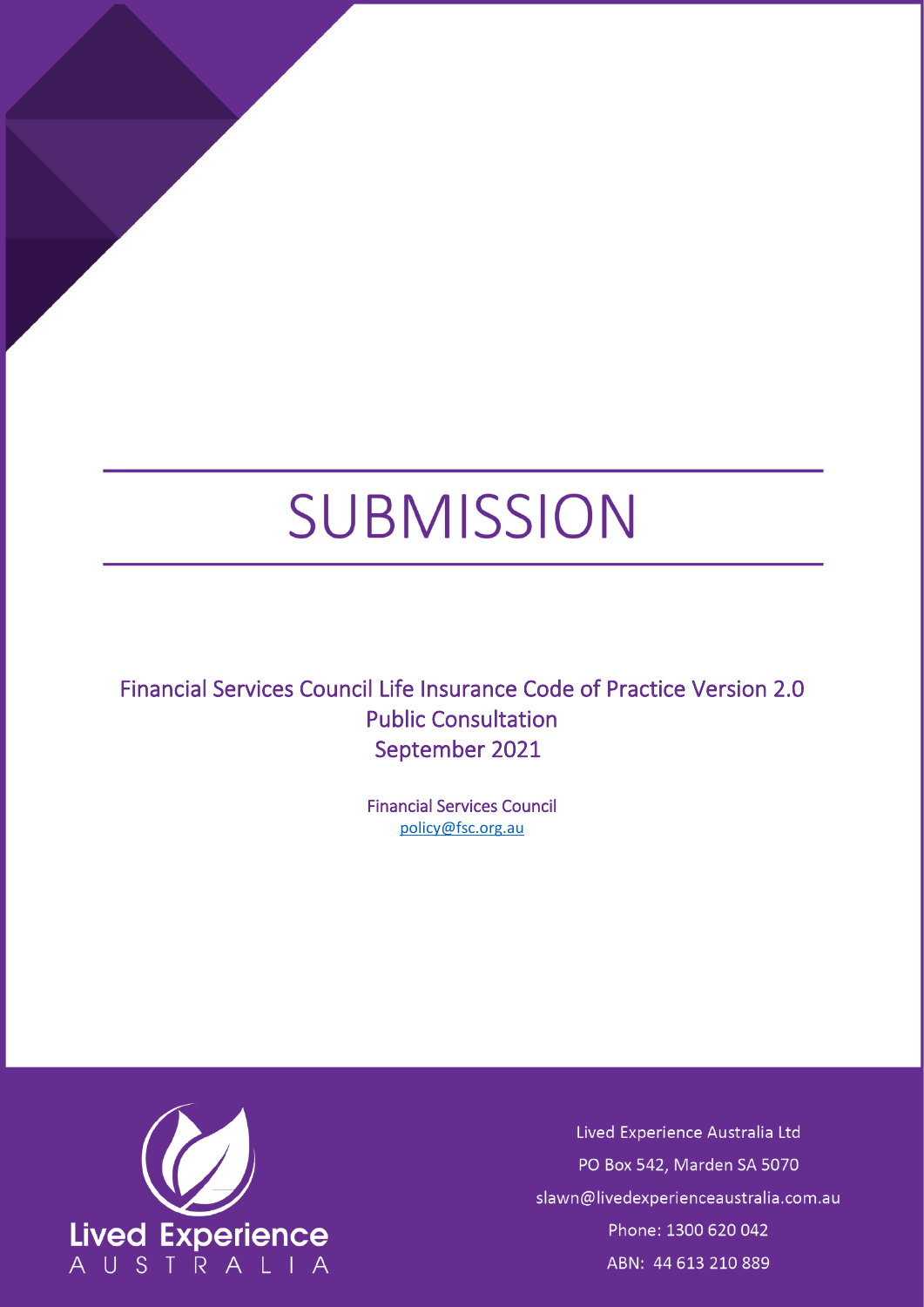## 1. Introduction

Lived Experience Australia is a national representative organisation for Australian mental health consumers and carers, formed in 2002 with a focus on the private sector. Our core business is to advocate for systemic change, empowerment of consumers in their own care, promoting engagement and inclusion of consumers and carers within system design, planning and evaluation and most importantly, advocating for consumer choice and family and carer inclusion.

LEA acknowledges and strongly supports the Code and its goal to ensure that members of the FSC who are bound by the Code:

a) deliver a high standard of customer service throughout their relationship with customers

b) continuously improve the services they offer to customers

c) communicate with customers in plain language where possible

d) seek to increase consumer trust and confidence in the life insurance industry as a whole.

Whilst LEA welcomes the intent of the Code of Practice to ensure ethical practice and protection of customers, there are some aspects of the Draft Code that we wish to highlight as concerns and for your consideration.

## 2 Comments on whether mental health is appropriately considered

Consideration of the mental health of insurance customers with mental health concerns, or those who may develop mental health concerns in the context of insurance claims and their experience of the claims process, is of central importance to LEA. Over our 20-year experience in mental health advocacy, we have heard of the experiences of many for whom this complex process is both stressful and confusing at times. We have also heard how it can be a traumatic and fraught experience for some customers, given that the claims process usually occurs in the context of significant changes to work and life events for the individuals and their families. Also, customers with mental health concerns must navigate these complex processes at a time when they are likely least able to have the personal resources, strength and capacity to navigate and full deal with this process. Sensitivity to these circumstances is therefore paramount.

LEA would ask that consideration be given to addressing the following concerns:

• Underwriting decisions relating to Mental health, family medical history and genetics (4.18- 4.21)

More transparency in how and why this information is being asked about family history is likely needed in this section, given the potential sensitivity for the person, potential trauma circumstances, and family violence history for some.

• Ensuring underwriters are appropriately skilled and trained regarding mental health (4.22- 4.23)

There is little information about what that training will entail. It should include Trauma-informed training, not only 'technical competency', 'relevant laws' etc.

• Collecting information regarding a customer's mental health, for claims purposes via: o Medical exams (5.18-5.23)

5.21 could acknowledge that costs may include those incurred by a support person/family member (where applicable) in providing transport, time, etc for the person to attend medical exams. Also, how will the person know that such agreement needs to be made in advance?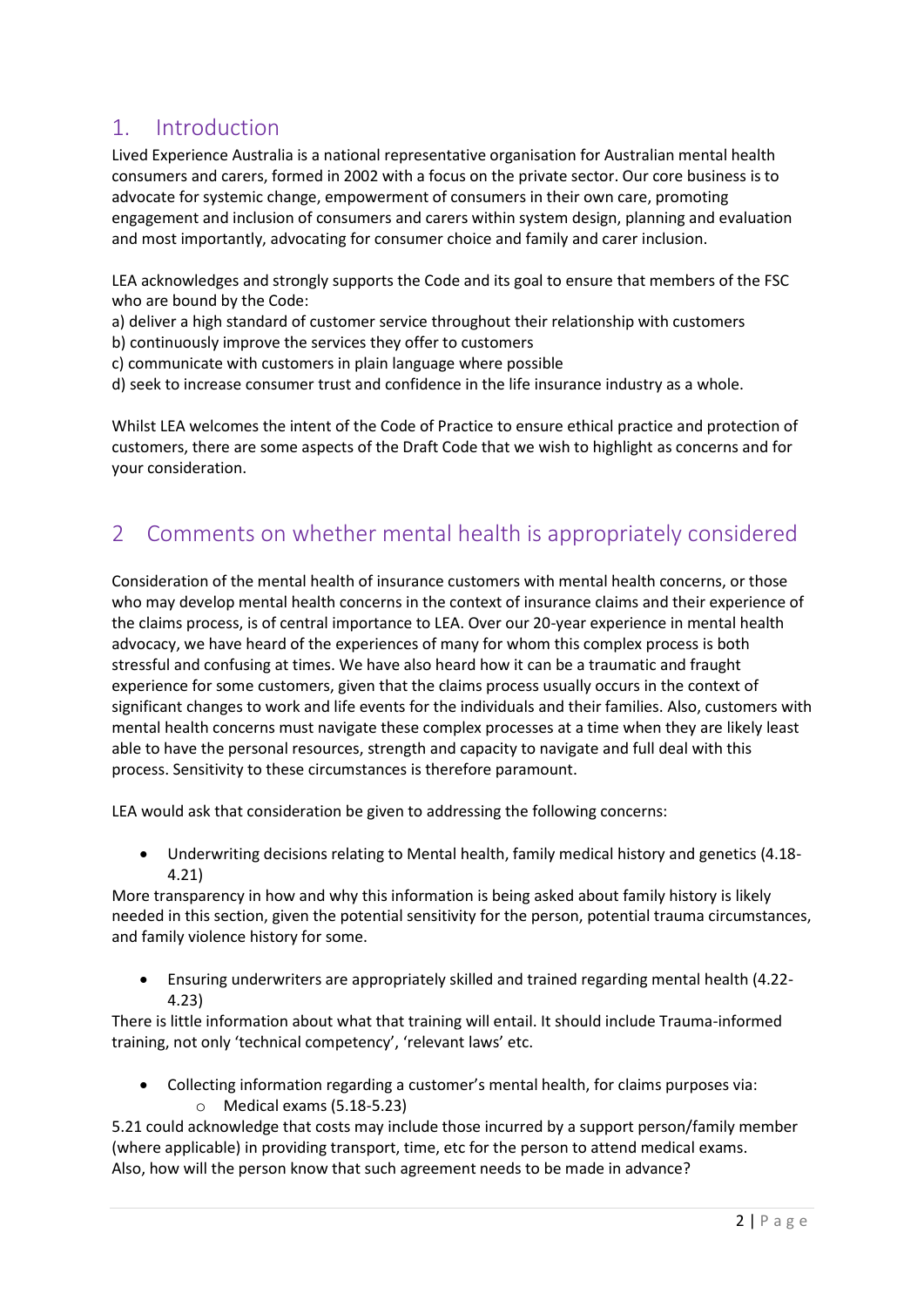#### $\circ$  Interviews (5.24-5.34)

5.25 This is where we wondered about the interviewer's skills re psychosocial disability. We see 'cognitive decline or impairment' is mentioned, but this is only one aspect of disability. 5.28 RE 'if you ask us' - We think this information should be offered upfront, not simply relying on the person to raise it. There are already so many layers and processes to comprehend and absorb. Given the average person is highly unlikely to read this code in detail, stating processes in this way means that people won't know what they don't know.

5.29 There should also be something about what the interview won't cover.

5.34 It was good to see this statement, given that the person may feel extremely uncomfortable raising concern with an interviewer with whom they experienced problems with communication.

#### o Surveillance (5.35-5.38)

This is likely to be a very sensitive area for people with mental health conditions, particularly for those who experience psychosis or delusions. Personally, we would never want surveillance to be used where it is known that the person has paranoia as part of their mental health condition.

Clearly, if there was more in the code about seeking collateral information from the diversity of relevant people who are closest to the person's situation (where relevant and appropriate consent, etc), not just health professionals, then the need for surveillance at the levels suggested here could be averted.

5.38(e) Stopping surveillance – evidence of it negatively affecting the person's health should also be accepted from others who may have much greater understanding of the person's daily life (eg. family and carers, support workers), not only a doctor or psychologist who they may see only intermittently.

• Supporting customers who are experiencing vulnerability due to mental health conditions (6.1-6.14)

6.5 and 6.6 trauma-informed training should also be noted in this section on supporting vulnerability. We wonder whether mitigating family violence risks as a consequence of interactions in relation to insurance matters are covered enough. Currently raised concerns in the media about increasing misuse of technology for stalking, harassment, etc prompt our questions about what might be missing or need more consideration in this section.

6.9 The person may not be able to (or wish to) articulate the extent of their vulnerability. They may not have an understanding of or be aware of what this means from the perspective of others.

6.11 notes extra support as 'a lawyer, consumer representative, interpreter or friend' but should also mention family member, informal caregiver.

#### **Overall comments:**

We note that the term 'mental health conditions' does not appear in the definitions information. Also, the term 'psychosocial disability' is not mentioned at all in the document, despite its close relationship with mental health vulnerabilities.

Also, support person is mentioned, and there is some suggestion that this could be an informal support provider. The term 'friend' is used, but nowhere in the document is there explicit mention of family or informal family caregivers who, in many instances may well be playing a substantial instrumental role in supporting the person to attend appointments and navigate processes related to a claim, understand paperwork, keeping records for the person, prompting daily activities, etc.